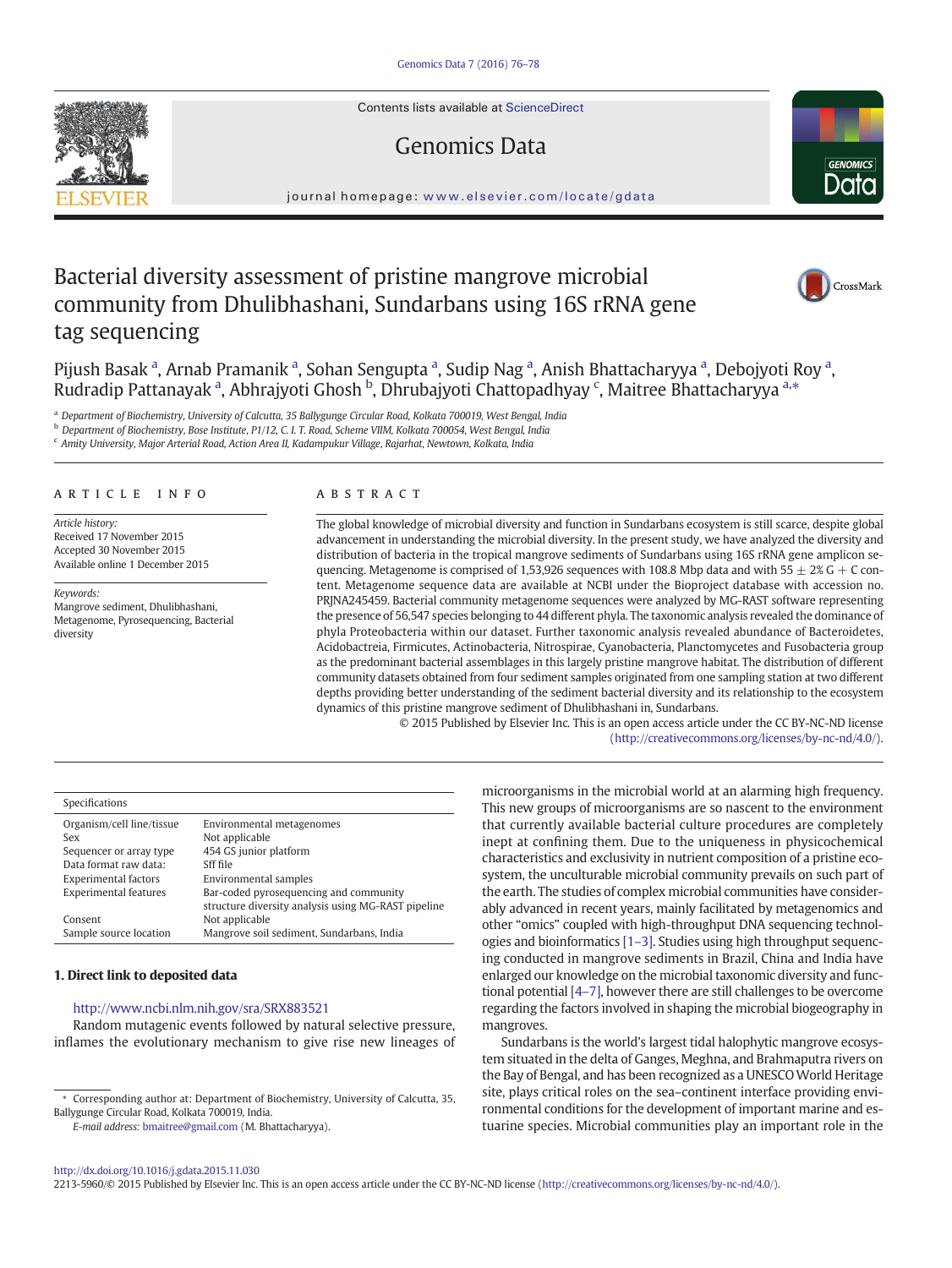generation of detritus in mangrove areas and involved in biogeochemical cycling of the nutrients [\[8](#page-2-0)–9]. However, no data are yet available regarding the abundance and diversity of bacterial in Dhulibhashani, Sundarbans despite global advancement in understanding the microbial diversity and role of microbes in different mangrove environments, little has been performed in Sundarbans [\[6\]](#page-2-0). In order to gain new insight into the bacterial community, we examined temporal changes in the microbial diversity of the sampling station during the monsoon (July 2013) and post-monsoon (December 2013) seasons mainly to understand the role of climate and other parameters in shaping the sediment microbial communities in Sundarbans to build foundational information for future research employing 454-pyrosequencing.

This study comprised of Dhulibhashani (21°37′40.837″N 88°33′ 47.762″E) mangrove, which is located on the North Eastern coast of India. Sediments were collected from inside of the mangroves during the monsoon (July 13) and post-monsoon season (Dec 2013, aiming to cover the typical habitats in the ecosystems. Samples were collected in triplicate in a sealed sterile container from surface (2 cm) and subsurface (32 cm) sediments of the Sundarbans mangrove wetland. Metagenomic DNA was extracted from soil subsamples using Mo-Bio DNA Power Soil kit (MoBio Laboratories, Carlsbad, CA). To analyze bacterial diversity, the V1–V3 regions of bacterial 16S rRNA gene were amplified by PCR. Pyrosequencing was performed for 200 cycles on a Roche 454 GS-Junior sequencing instrument according to the manufacturer's protocol (454 Life Sciences, USA). The raw data were subjected to initial quality trimming using the MOTHUR software and chimeric sequences were removed by using UCHIME algorithm. The sequences were analyzed with MG-RAST NGS analysis pipeline. The output was 1,53,926 sequences with size 108.8 Mbp and  $55 \pm 2\%$  G + C.

After the analysis of metagenome sequences, a total of 44 phyla were present in two seasons (July 13 and Dec 13) of Dhulibhashani, Sundarbans. In the monsoon sample (July 13) 42 different phyla were recorded whereas 39 phyla were observed at post-monsoon (Dec 13) respectively (Fig. 1). Interestingly a less number of phyla were observed in the soil sample of post-monsoon, possibly due to change in the physico-chemical parameters (salinity, conductivity, and water level). Proteobacteria is the most dominating phyla in both sampling seasons. Out of this experimental data, the abundance of Proteobacteria was found to be 53% at 2 cm\_Dec 2013 and 31% at 32 cm\_Dec 2013 (postmonsoon) and 44% at 2 cm\_ July 13 and 38% at 32 cm\_July 13 (monsoon) respectively. Besides Proteobacteria, Bacteroidetes formed 15% and 5% bacterial population in post-monsoon (Dec 13) and 19% and 2% in monsoon (July 13) respectively [\(Fig. 2\)](#page-2-0). The third abundant phyla were Firmicutes in bothseasons. Insignificant abundance was detected in both sampling seasons for the phyla Nitrospirae. Most interesting phyla, Actinobacteria accounted 7% for the post-monsoon at two different depth samples (2 cm\_Dec 13 and 32 cm\_Dec 13) and only 5% for monsoon sample only in surface sample (2 cm\_July 13). Planctomycetes were found to be the less abundant phyla for both seasons (Dec: 6% and July: 5%). In summary, the use of 454-pyrosequencing platform allowed us to elucidate the bacterial diversity of this pristine mangrove environment of Dhulibhashani, Sundarbans, and indicates the potentiality to explore new bioactive compounds [\[10\]](#page-2-0) from the mangrove environment leading immense benefit human kind. Our results showed that the microbiomes from the North Eastern coast of India, shaped by the enormous characteristics of the bacterial community suggesting potential abundance of microbial products. Despite the shifts in bacterial composition, mainly represented by the enrichment of Proteobacteria, the potential metabolic functions remain unchanged, and emphasize the importance of the functional redundancy for the resilience of these environments.

In summary, the sedimentary bacterial diversity has been studied in the Dhulibhashani island of Sundarbans mangrove ecosystem for the first time by means of 16S rRNA454-pyrosequencing. We found highly diverse bacterial communities in the pristine sediment of Dhulibhashani, Sundarbans. This will be helpful in cataloguing and describing the bacteria diversity of the mangrove sediment of Sundarbans, India that needs to be conserved and simultaneously could be the habitat for large



Fig. 1. Taxonomic distribution of the obtained metagenome sequences. Bacterial communities are dominant within the pristine sediment of Dhulibhashani, Sundarbans. The figure was prepared by the Krona interactive visualization program built within the MG-RAST portal. Shown are A (32 cm\_Dec 12), B (2 cm\_July 13), C (2 cm\_Dec 12) and D (32 cm\_July 13), respectively.